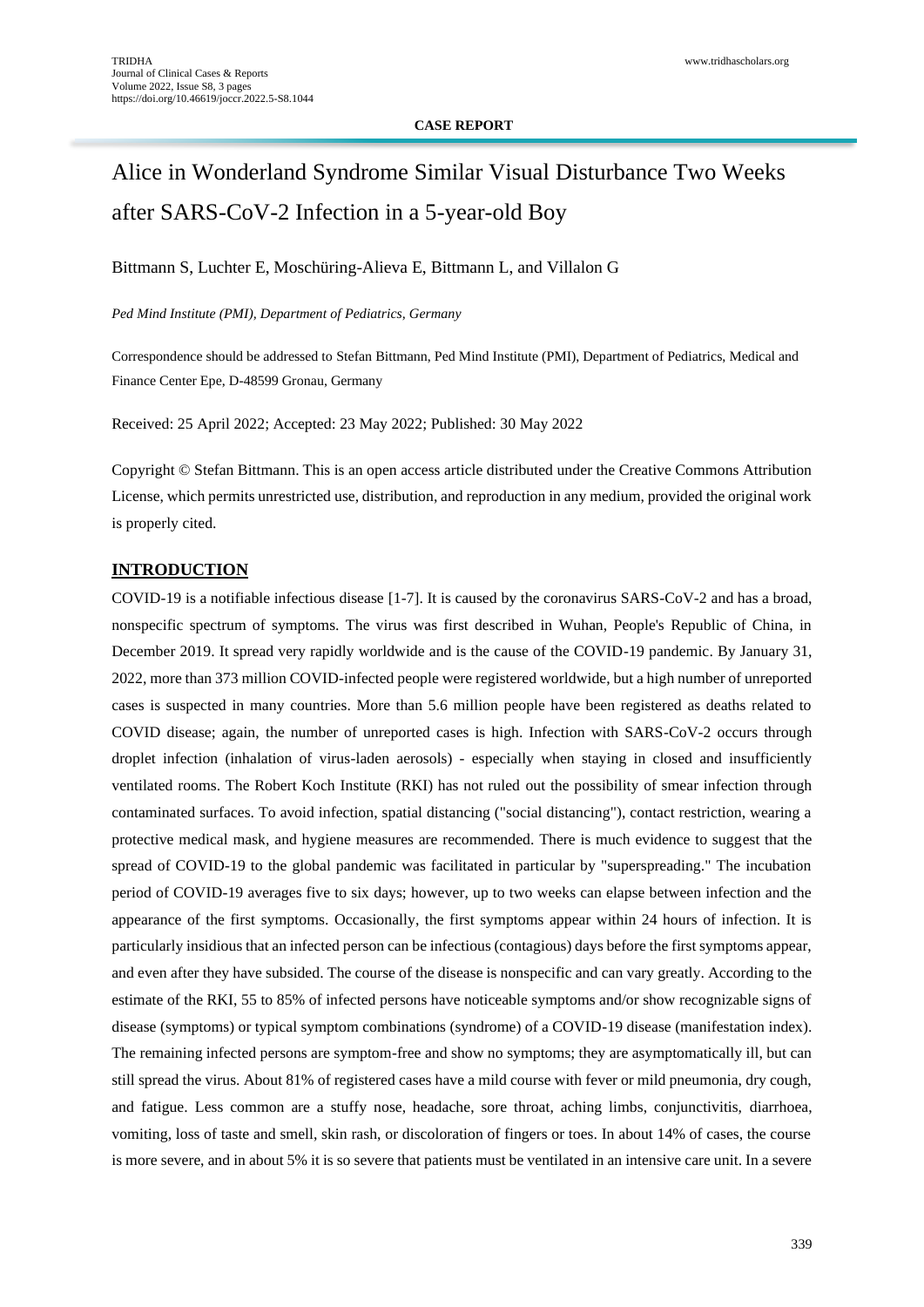course of COVID-19, bilateral pneumonia and acute respiratory failure occur; affected individuals may die. Pathological processes of the liver, central nervous system, kidneys, blood vessels, and heart have also been observed.

# **CASE REPORT**

We report of a 5-year-old boy, who developed Alice in Wonderland like seizures in form of telopsia of the arms and legs 2 weeks after COVID-19 infection diagnosed by PCR-testing. Time distortion could not exactly rule out due to the early age of the child [2,3]. Two weeks after COVID-19 infection, the boy developed telopsia and saw objects far away. The episodes last about once a day with a time duration of 10 minutes - 30 minutes. The child had no migraine episodes, nor any familial members with migraine. Till date of seizures, the child was never been ill and never took drugs or pharmaceutical medication. No familial member had any of these curious visual disturbance before. To date of this publication, the episodes still not quit. The family attended to a pediatric neurologist for further work-up.

## **DISCUSSION**

Alice in Wonderland syndrome results in changes in the perception of one's surroundings. These changes include both micropsia and macropsia (everything appears reduced or enlarged), as well as altered auditory perception, altered tactile perception, and altered sense of time [1-7]. The syndrome is particularly common in children. Attacks are often shorter and may also be completely painless, although accompanying symptoms such as nausea, vomiting, and sensitivity to light and sound are more pronounced. Neurological deficits may occur, so that the affected child begins to hallucinate [1-7]. He or she perceives his or her body as larger or smaller and/or begins to see "fantastic images." The changes in perception can severely affect affected individuals, causing them to become disoriented and "unable to find their way around." In extreme cases, falls and other accidents may occur. The perceptual disturbances can cause Alice in Wonderland syndrome to be confused with other mental disorders or misinterpreted as "craziness". Since a few months, cases of Alice in Wonderland syndrome seem to be more present and obvious especially after COVID-19 infection in children. Since a few months, Facebook groups discuss an upcoming degree of parents, who are concerned about their children with Alice in Wonderland like seizures after COVID-19 infection. This case report focusses on this new relation between the new coronavirus disease and Alice in Wonderland like features in 5-year-old boy 2 weeks after COVID-19 infection, so coronavirus could act as a trigger in AIWS in childhood and should be closer evaluated by further cases. Is COVID-19 a Trigger of Alice in Wonderland Syndrome?.

## **REFERENCES**

- 1. [Ellul MA, Benjamin L, Singh B et al. \(2020\) Neurological associations of COVID-19. The Lancet Neurology](https://www.sciencedirect.com/science/article/pii/S1474442220302210)  [19\(9\): 767-783.](https://www.sciencedirect.com/science/article/pii/S1474442220302210)
- 2. Lin JE, [Asfour A, Sewell TB et al. \(2021\) Neurological issues in children with COVID-19. Neuroscience](https://www.sciencedirect.com/science/article/pii/S0304394020308375)  [Letters 743: 135567.](https://www.sciencedirect.com/science/article/pii/S0304394020308375)
- 3. [Varatharaj A, Thomas N, Ellul MA et al. \(2020\) Neurological and neuropsychiatric complications of COVID-](https://www.sciencedirect.com/science/article/pii/S221503662030287X)[19 in 153 patients: A UK-wide surveillance study. The Lancet Psychiatry 7\(10\): 875-882.](https://www.sciencedirect.com/science/article/pii/S221503662030287X)
- 4. [Ghosh R, Dubey MJ, Chatterjee S et al. \(2020\) Impact of COVID-19 on children: Special focus on the](https://europepmc.org/article/med/32613821)  [psychosocial aspect. Minerva Pediatrica 72\(3\): 226-235.](https://europepmc.org/article/med/32613821)